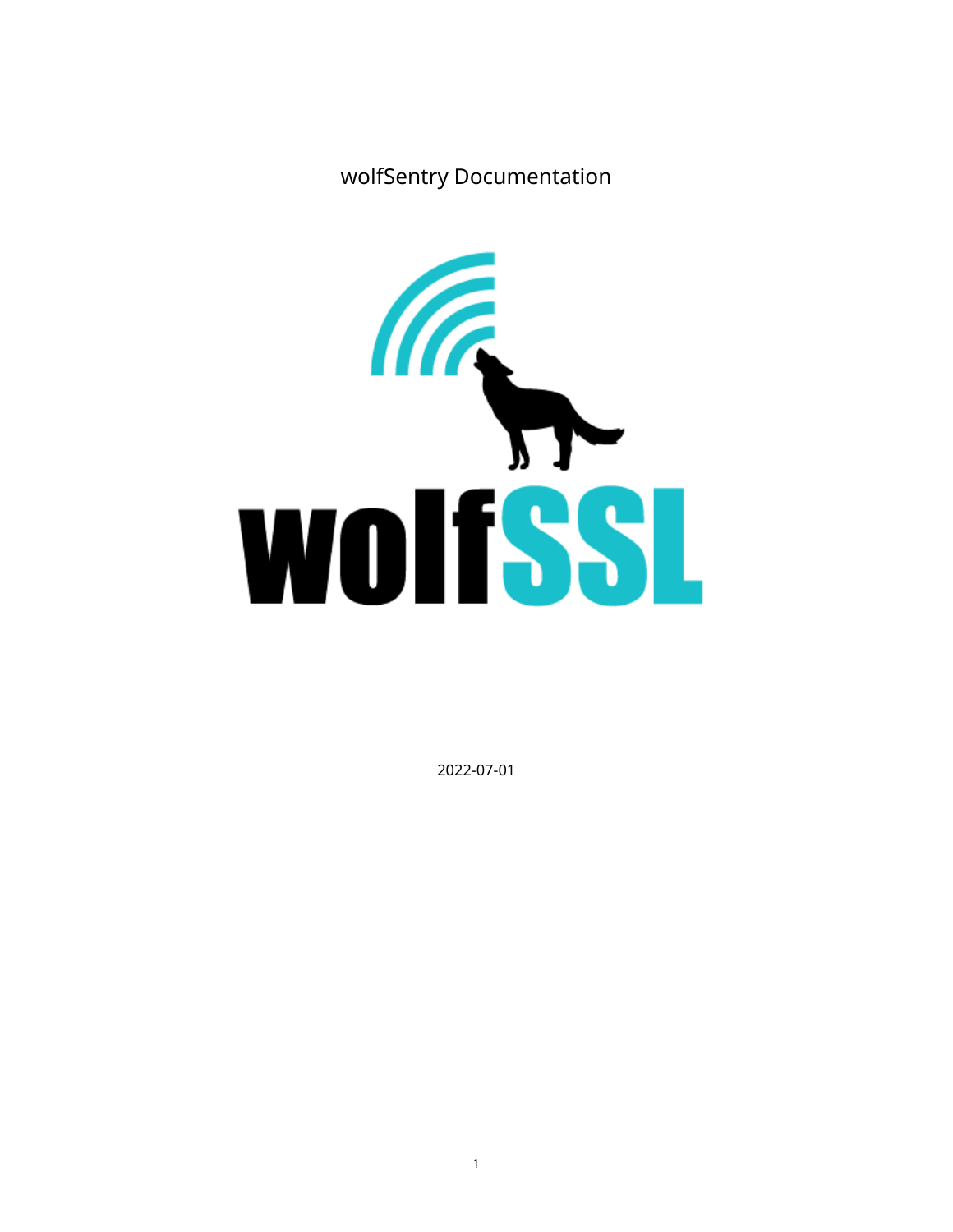# **Contents**

<span id="page-1-0"></span>

| 1 Introduction        |  |
|-----------------------|--|
|                       |  |
| 2 Building wolfSentry |  |
|                       |  |
|                       |  |
|                       |  |
| 3 wolfSentry API      |  |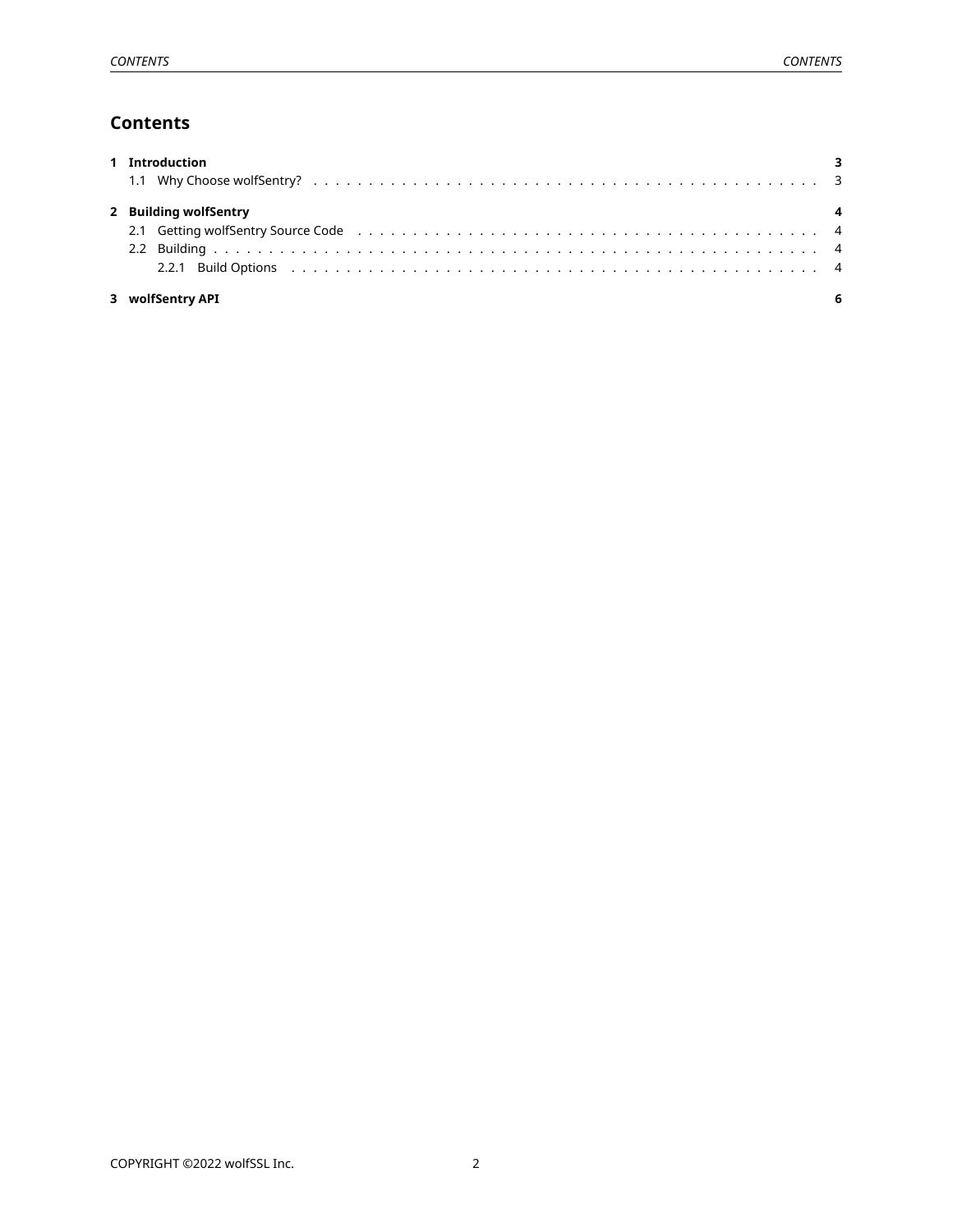# **1 Introduction**

This manual is writen as a technical guide to the wolfSentry embedded Intrusion Detection Protection System (IDPS). It will explain how to build and get started with wolfSentry, provide an overview of build options, features, portability enhancements, support, and much more.

## <span id="page-2-0"></span>**1.1 Why Choose wolfSentry?**

<span id="page-2-1"></span>wolfSentry is incredibly lightweight in both size and resource overhead, but is still a very powerful IDPS for embedded needs.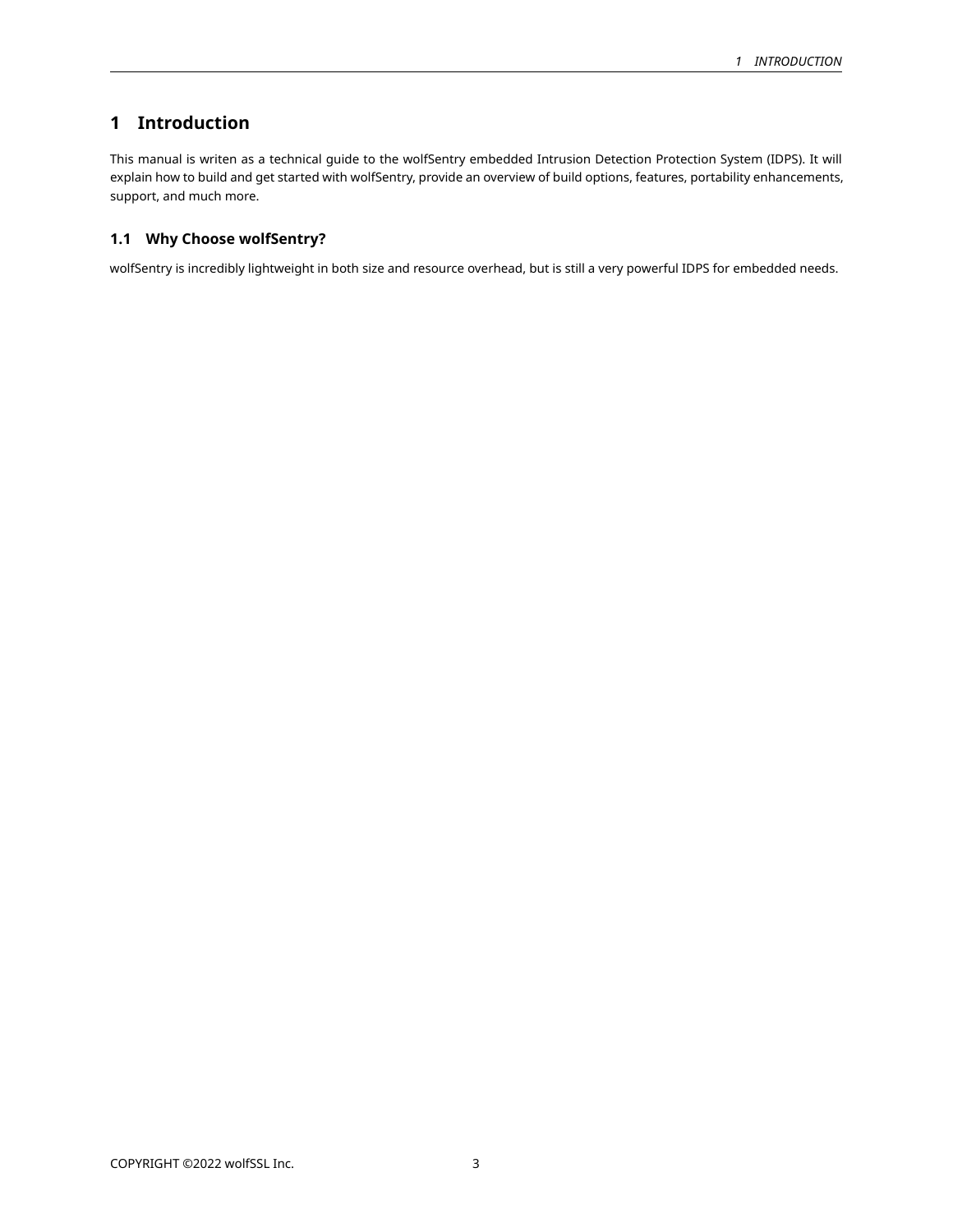# **2 Building wolfSentry**

wolfSentry was written with portability in mind and should generally be easy to build on most systems. If you have difficulty building wolfSentry, please don't hesitate to seek support through our support forums [\(https://www.wolfssl.com/forums](https://www.wolfssl.com/forums)) or contact us directly at [support@wolfssl.com.](mailto:support@wolfssl.com)

### <span id="page-3-0"></span>**2.1 Getting wolfSentry Source Code**

The most recent version of wolfSentry can be downloaded from the wolfSSL website as a ZIP file:

<https://www.wolfssl.com/download>

After downloading the ZIP file, unzip the file using the unzip command. To use native line endings, enable the -a modifier when using unzip. From the unzip man page, the -a modifier functionality is described:

[…] The -a option causes files identified by zip as text files (those with the 't' label in zipinfo listings, rather than 'b') to be automatically extracted as such, converting line endings, end- of-file characters and the character set itself as necessary. […]

#### <span id="page-3-1"></span>**2.2 Building**

For platforms that support GNU Make then running make will build wolfSentry as normal. For other platforms you will need to compile using the C files in the src directory and its json subdirectory.

<span id="page-3-2"></span>To build and run the test suite you can use make test.

#### **2.2.1 Build Options**

There are several flags that can be added to make and flags that be used as build-time definitions in either a header file or CFLAGS. To use the make flags you can use:

make SINGLETHREADED=1 EXTRA\_CFLAGS='-DWOLFSENTRY\_NO\_CLOCK\_BUILTIN'

These will be stored at build time in the wolfsentry\_options.h file where wolfSentry is built. If you are not using make then you can create this file with the following template:

#ifndef WOLFSENTRY\_OPTIONS\_H #define WOLFSENTRY\_OPTIONS\_H

#endif /\* WOLFSENTRY\_OPTIONS\_H \*/

The following table lists the possible options:

| make option    | Preprocesssor Macro | Description                |
|----------------|---------------------|----------------------------|
| v              |                     | Verbose make output        |
| USER MAKE CONF |                     | A user-defined Makefile to |
|                |                     | include                    |
| SRC TOP        |                     | The source code top level  |
|                |                     | directory (default pwd -P) |
| DEBUG          |                     | Compiler debugging flag to |
|                |                     | use (default -ggdb)        |
| OPTIM          |                     | The optimizer flag to use  |
|                |                     | (default -03)              |
| C WARNFLAGS    |                     | The warning flags to use   |
|                |                     | (default See $1$ )         |
| NO STDIO       | WOLFSENTRY NO STDIO | The platform does not have |
|                |                     | STDI0                      |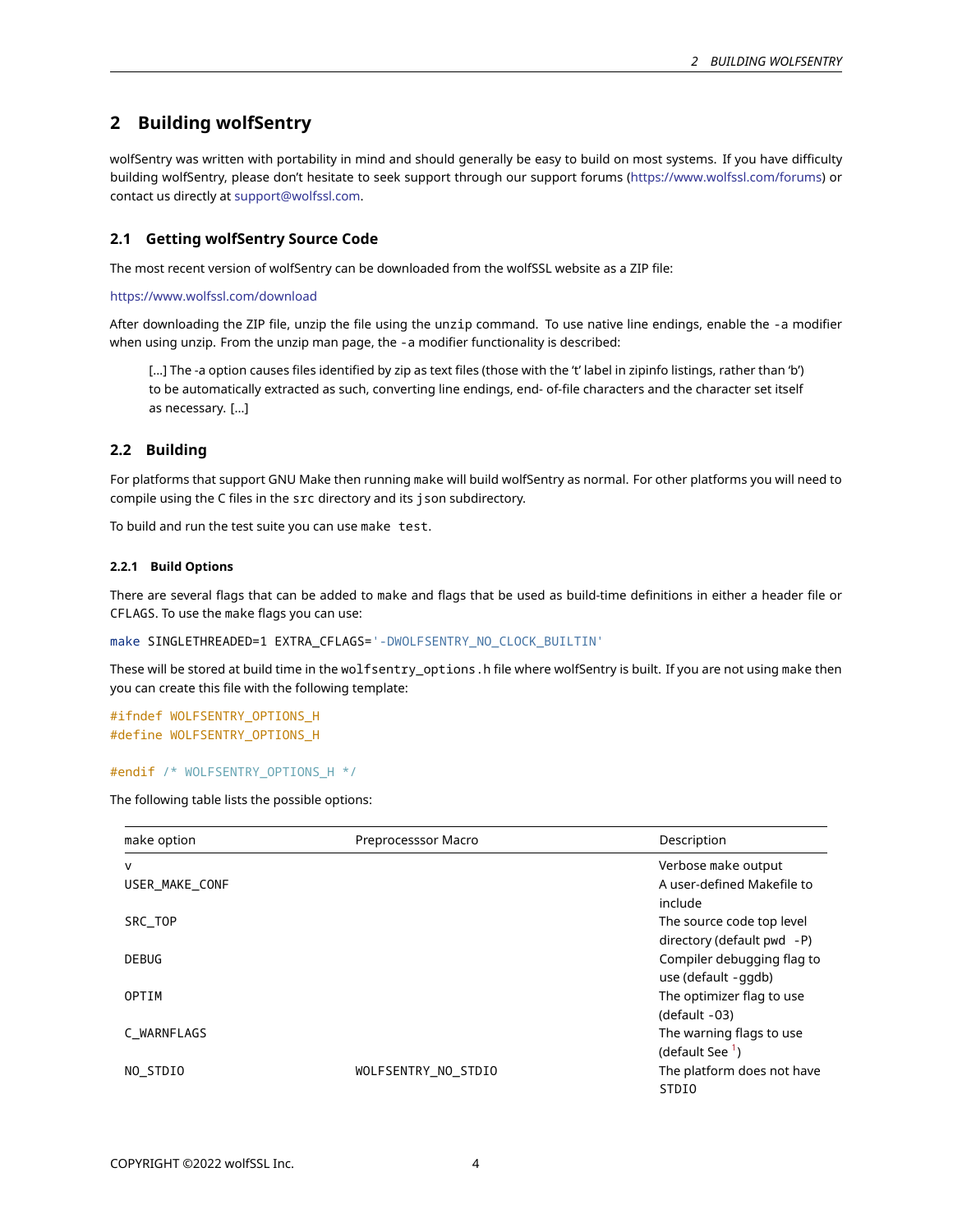| make option        | Preprocesssor Macro            | Description                                                                 |
|--------------------|--------------------------------|-----------------------------------------------------------------------------|
| NO_JSON            | WOLFSENTRY_NO_JSON             | Do not compile JSON<br>configuration support                                |
| USER_SETTINGS_FILE | WOLFSENTRY_USER_SETTINGS_FILE  | An additional header file to<br>include                                     |
| SINGLETHEADED      | WOLFSENTRY_SINGLETHREADED      | Do not use thread safe<br>semantics for single<br>threaded uses             |
| <b>STATIC</b>      |                                | Build a static binary                                                       |
| STRIPPED           |                                | Strip binaries of debugging<br>symbols                                      |
| BUILD_DYNAMIC      |                                | Build dynamic library                                                       |
| VERY_QUIET         |                                | Enable a very quiet build                                                   |
| <b>TAR</b>         |                                | Path to GNU tar binary for<br>make dist, should be set to<br>gtar for macOS |
| VERSION            |                                | The version number to<br>compile in (default See <sup>2</sup> )             |
|                    | CENTIJSON_USE_LOCALE           | JSON parser should use<br>locale-dependent characters                       |
|                    | WOLFSENTRY_NO_PROTOCOL_NAMES   | Disable support for protocol<br>names in configuration files                |
|                    | DEBUG_JSON                     | Add debugging printf() to<br>the JSON parser                                |
|                    | WOLFSENTRY_NO_ERROR_STRINGS    | Disable error code to error<br>string functions                             |
|                    | WOLFSENTRY_NO_MALLOC_BUILTINS  | Disable builtin malloc<br>functions                                         |
|                    | WOLFSENTRY_HAVE_NONGNU_ATOMICS | Atomics are non-GNU<br>(ignored if SINGLETHREADED<br>is set)                |
|                    | WOLFSENTRY_NO_CLOCK_BUILTIN    | Do not use bulitin time<br>functions                                        |
|                    | WOLFSENTRY_LWIP                | wolfSentry is being built<br>against LWIP instead of BSD<br>sockets         |
|                    | <b>FREERTOS</b>                | Build with FreeRTOS support                                                 |

<span id="page-4-1"></span><span id="page-4-0"></span><sup>1</sup> -Wall -Wextra -Werror -Wformat=2 -Winit-self -Wmissing-include-dirs -Wunknown-pragmas -Wshadow -Wpointer-arith -Wcastalign -Wwrite-strings -Wconversion -Wstrict-prototypes -Wold-style-definition -Wmissing-declarations -Wmissing-formatattribute -Wpointer-arith -Woverlength-strings -Wredundant-decls -Winline -Winvalid-pch -Wdouble-promotion -Wvla -Wnomissing-field-initializers -Wno-bad-function-cast -Wno-type-limits and if GCC is used the additional flags of -Wjump-misses-init - Wlogical-op are used.

 $2$ Defined as VERSION := \$(shell git rev-parse --short=8 HEAD 2>/dev/null || echo xxxxxxxx)\$(shell git diff --quiet 2>/dev/null || [ \$\$? -ne 1 ] || echo "-dirty")